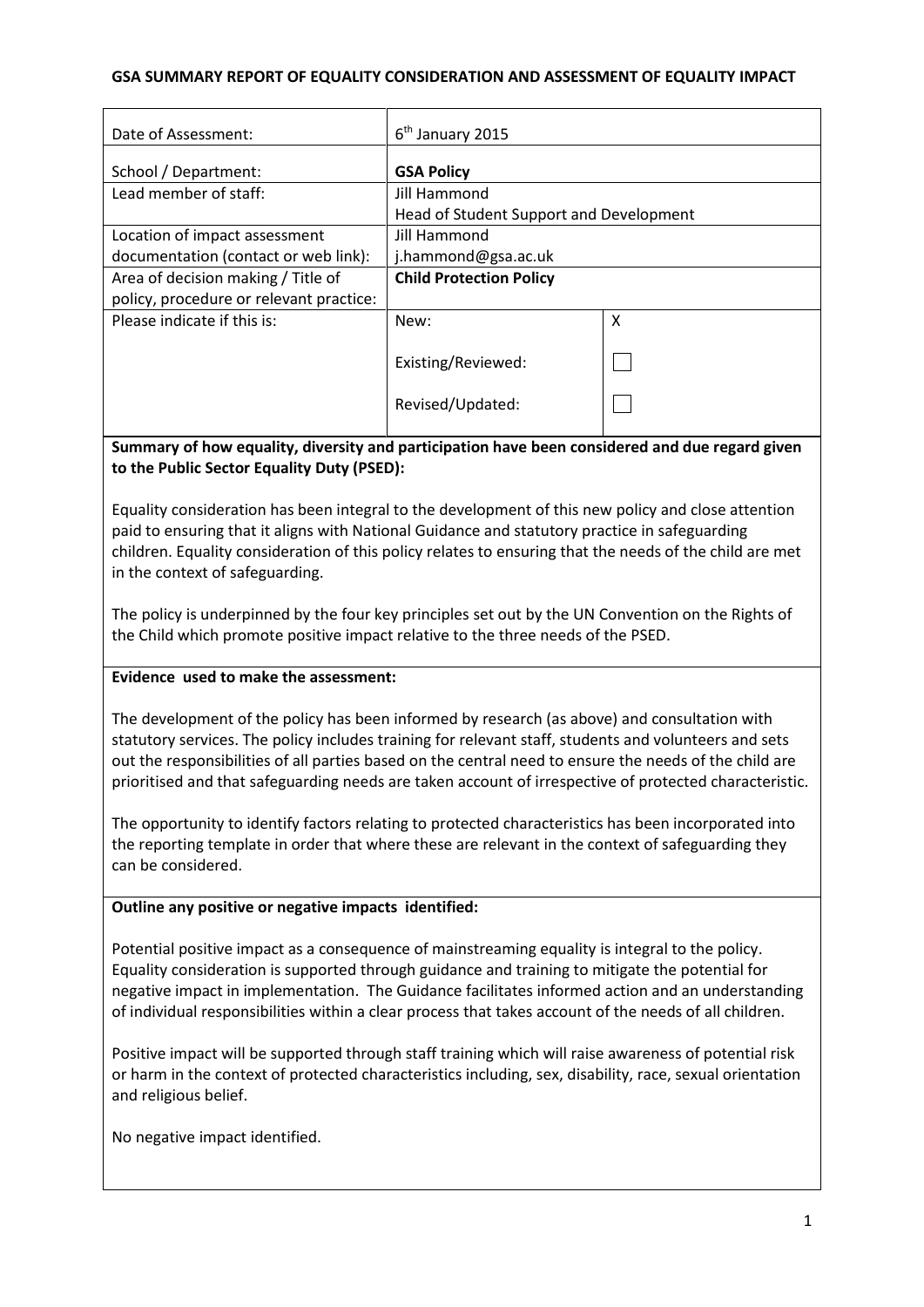#### **Summary of the actions you have taken or plan to take as a result:**

As part of policy development training provided by Glasgow City Social Work Services has been negotiated and will be offered to all key staff in early 2015. Thereafter training will be offered annually to new staff as part of the regular staff development programme.

All reports relating to safeguarding will be monitored by the Designated Child Protection Officer in conjunction with statutory services. Particular attention will be given to any emergent negative impact at the individual or organisational level.

# **Summary of what you anticipate will change as a result of your actions and where / when these will be reported and reviewed:**

It is anticipated that the policy, supported by guidance and training will provide a comprehensive approach to child protection, taking account of protected characteristic and the needs of the PSED. The policy will be reviewed in January 2017 in light of implementation.

# **State how these changes will contribute to the delivery of GSA's equality outcomes:**

The introduction of this policy will not impact directly on GSA's equality outcomes 2013 – 17 however the mainstreaming of equality consideration into its development contributes to the delivery of GSA's equality mainstreaming agenda.

# **The outcome of your assessment:**

| No action $-$ no potential adverse impact                          |  |
|--------------------------------------------------------------------|--|
| Amendments or changes to remove barriers / promote positive impact |  |
| Proceed with awareness of adverse impact                           |  |

# **Sign-off, authorisation and publishing**

#### **Review Lead**

| Name:      | Jill Hammond                            |
|------------|-----------------------------------------|
| Position:  |                                         |
|            | Head of Student Support and Development |
| Signature: |                                         |
|            | Jill Hammond                            |
| Date:      |                                         |
|            | January 2015                            |

#### **Executive Lead**

| Name:      |                  |
|------------|------------------|
|            | Craig Williamson |
| Position:  |                  |
|            | Registrar        |
| Signature: |                  |
|            | Craig Williamson |
| Date:      |                  |
|            | January 2015     |